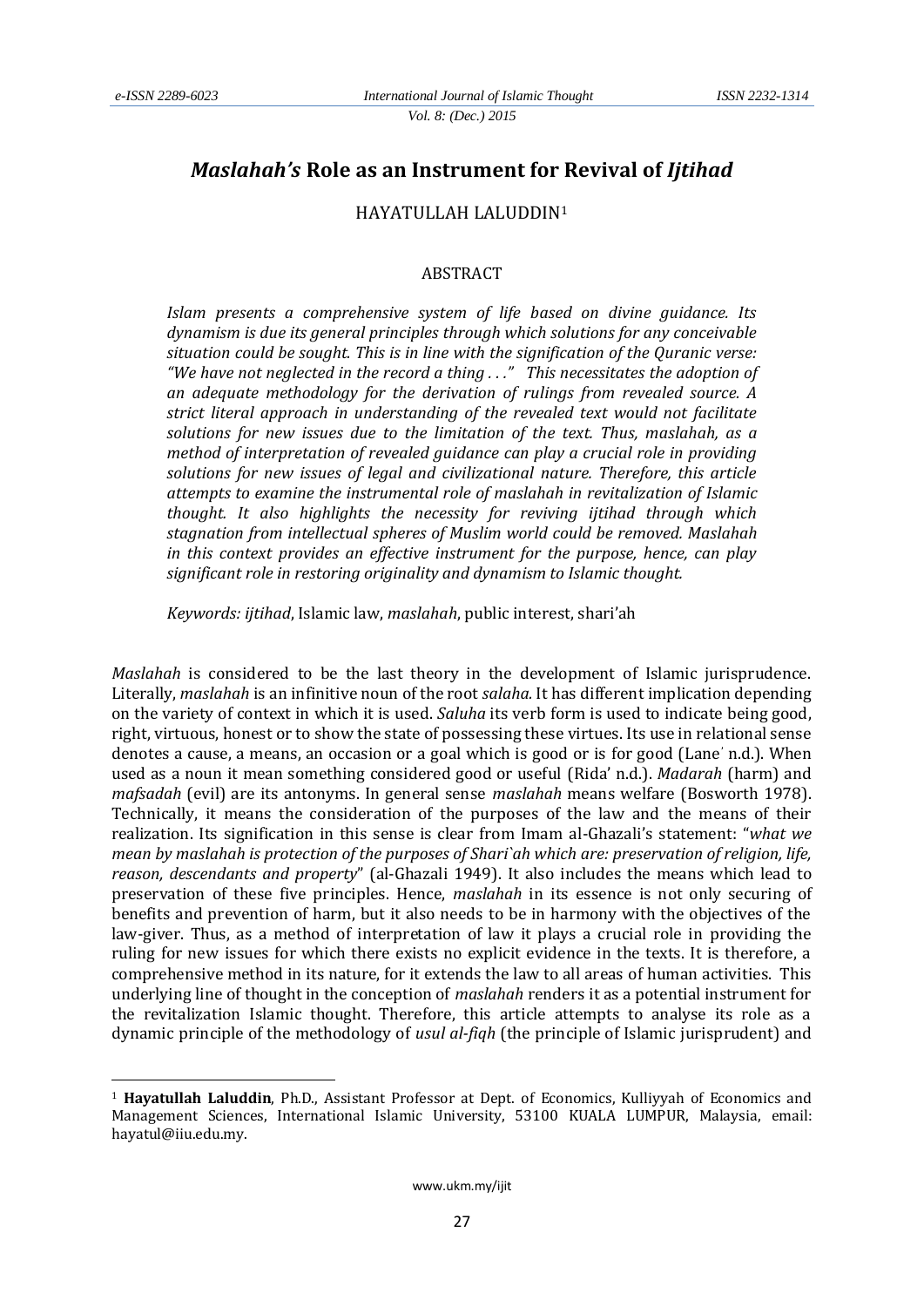as an instrument for revival of *ijtihad.* However*,* prior to this a brief sketch of the development of the *usul al-fiqh* is presented in the following.

# **Historical Sketch**

*Usul al-fiqh*, according to the generally accepted view in traditional Islamic law, governs the judicial process and determines beforehand the methodology that is to be employed by the jurists for the discovery of the law and its application to a given set of facts. In fact, it provides a criterion for a correct understanding and evaluation, for almost every discipline of Islamic knowledge (Kamali 1999). In other words, *usul al-fiqh* lays down a methodology for jurists to be followed. For this reason it is indispensable for Muslim jurists to have a thorough grounding in *Usul*. The understanding of a detailed legal theory with its predetermined methodology had not been a prerequisite for the practice of the Islamic law prior to al-Shafi`i, hence no legal theory had been systematically recorded till the last decade of the second century. However, the law during this period grew from the inner essential core into a highly consistent and mature system (Nyazee 1994). Even though nothing of the discipline now known as *usul al-fiqh* had emerged with its particular terminology, it does not mean that jurists did not adopt a methodology for the discovery of the law. It only means that no legal theory was expounded so as to understand and analyse this methodology. Nonetheless the various *ijtihad* processes employed during this period could be classified under the various forms of the principle of *maslahah*. Thus, the lack of an elaborate legal theory should not be taken to mean absence of a sound methodology. This is because the derivation of detailed rulings on particular issues from the sources of law was a matter of instinct, to the first generation of Muslims, just as they spoke Arabic instinctively. Therefore, there was no need for recording the methodology they used for deriving rulings.

*Usul al-fiqh* as a guideline for *mujtahid* in various ways of using source materials, was not used until Imam al-Shafi`i put it to use in his new *fiqh* (al-Shafi`i 1338H). From then onward skill in legal theory had to be a prerequisite for jurists. Al-Shafi`i, beginning with the identification of the primary sources of Islamic law, secured a status for S*unnah* of the prophet p.b.u.h as the second source of law. He also laid down rules for the literal interpretation of the text and for the extension of rulings by means of *qiyas*. His strict criterion in which linkage of derived rules to textual evidences was strongly required resulted in the rejection of some of the methods used by earlier jurists such as *istihsan* and modification of others such as *ijma`* (al- 'Alwani 1991). For this reason he is considered as the 'Champion of *Sunnah*' and the true author of Islamic jurisprudence..

The slightly modified version of al-Shafi`i's theory called the classical legal theory of Islamic law was adopted by all jurists in the later period. The theory could not lead to any growth in new areas of the law. It led only to slightly modified, at times to somewhat restricted version of the law that existed before him. Perhaps he had a different purpose in mind which was to meet the need of the essential core of the law, i.e. the fixed part of the law, and not the flexible part of the law (Nyazee 1994). Hence it can be concluded that he constructed his new theory with the aim of ensuring the purity of the legal core by tying it to its sources, which was achievable through a strict theory of interpretation. However, he formulated his new theory by the end of the second century. It acquired a systematic form by the end of the fourth century but yet failed to bring any structural changes in the law. For it abided by strict literal interpretation. In the following, a short account of the theories developed in the course of the development of *usul al-fiqh* is presented.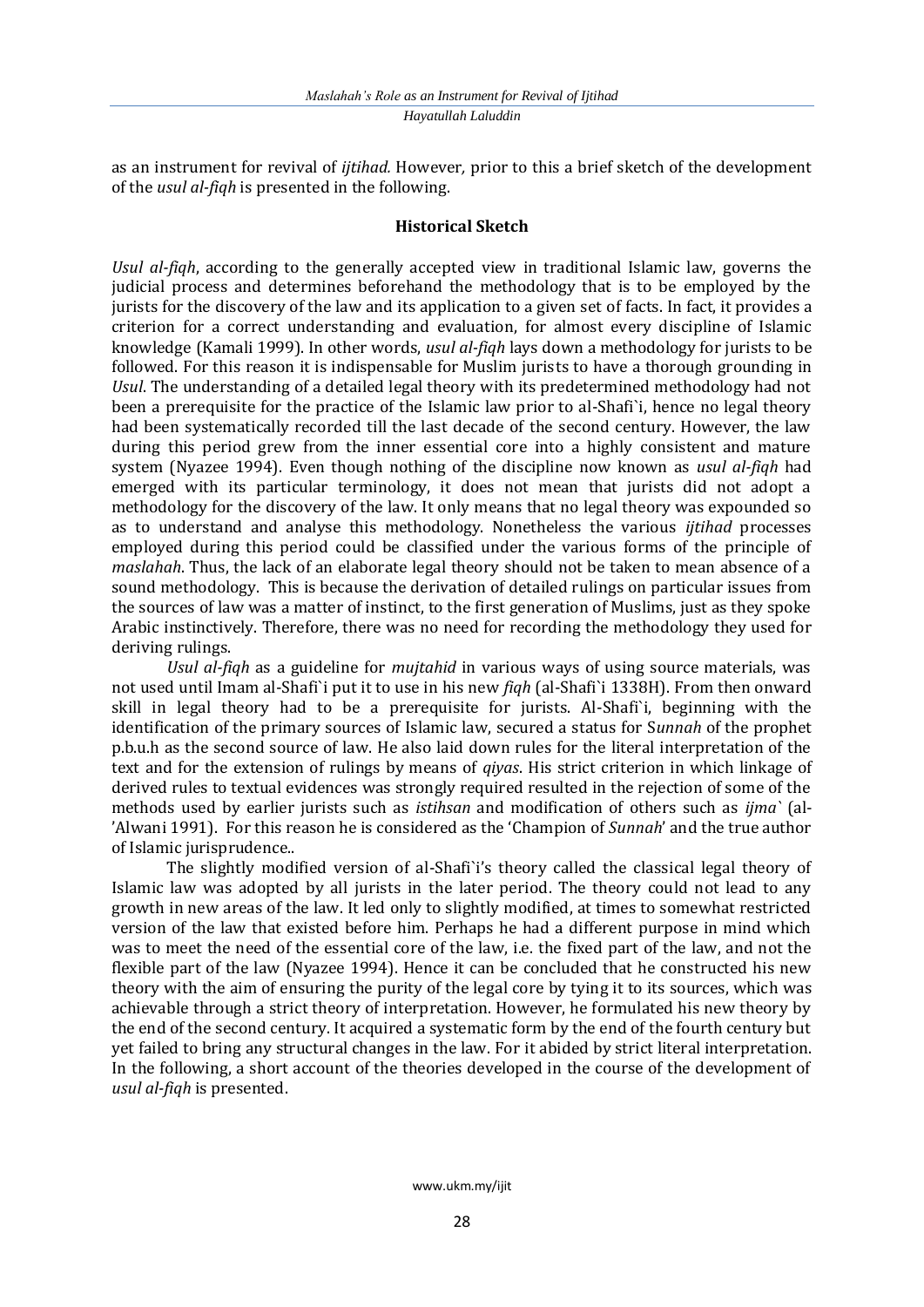*Vol. 8: (Dec.) 2015*

### **Theory of General Principles**

The Hanafi's methodology is mainly based on the general principles which are derived from the *Quran* and the *Sunnah*, some of them were used by earlier jurists and are similar to maxims. Malik had a similar methodology. The reason is not that the two jurists were contemporaries but because the sources they used had much in common. The Hanafi's *usul* (principles) were more like the *qawa`id fiqhiyyah* or the general principles of law. They referred to the general principles of Islamic law when encountering new circumstances. The general principles derive their strength from the definition of the general word (`*am*) which they held to be definitive in its implication. Therefore, general words of commands and prohibitions in the *nusus* (textual sources), according to Hanafis, being definitive in their implication, cannot be restricted by evidence of weaker implications.

Even though the individual narration in the Hanafis view does not establish positive knowledge, it does create obligation for conduct (Aghnides 1981). However, when it contradicted the general principles, the Hanafi's stand was to interpret it in a manner which accords with the general principles. It shows that their method was analytical by nature and accommodative in its scope and implication. Thus, it can be concluded that Hanafi jurists usually took legal principles as the 'authoritative starting point for legal reasoning, from which they sought grounds for taking decision by the way of deduction' (al-Dabusi 1981). The Hanafi's theory revolves on the use of general principles stated explicitly in *Qur'an* or authentic *Hadith* and therefore is more flexible to accommodate new issues within its legal framework and provide adequate solutions. Even though, the general principle stated in the text is stronger than the derived principle but it can be strengthened by circumstantial evidence such as its maintenance by companion opinions and the method of *ijma`*. Therefore, the Hanafi's theory, consisting of the flexible general principles, led to the rapid development of the law and internal consistency of its system (Nyazee 1994).

The Hanafis particular concern for consistency enabled them to ward off the effect of traditions that were either weak or inconsistent with the overall system. This was made possible by adopting a method which analyses the tradition from two aspects: the content and the chain of transmission. Thus, some of the traditions even with weak *isnad* (chain of narration) were accepted when their text was found to be in conformity with general principles. The opinions of the companions, in Hanafi theory, were also considered to serve as a ground for determining the meaning of the text with the assumption that their close contact with prophet p.b.u.h enabled them to understand the texts better. The method based on the general principle did not apply to individual narration literally (Aghnides 1981).

### **Theory of Strict Interpretation**

Al-Shafi`i in his quest for securing a status for *khabar wahid* (individual narration) opposed systematically the constituent elements in the methods of earlier jurists and developed his own theory. He secured the position of the *Sunnah* as the second source of *Shari`ah* by asserting that the *Sunnah* governs the meaning of the *Quran*. In case of contradiction between the opinions of the companions, and *khabar wahid,* he preferred the latter, assuming that the opinions of the companions being an analogy based on the meaning of the *Quran*, is weaker in implication then the *Sunnah*. Therefore, to him the companion's opinion could neither be preferred over *Sunnah* nor could be considered as a basis for interpreting the *Quranic* text. But in respect of the point on which there existed consensus of the opinions he deems it impossible. While other Shafi`i's accepted *ijma`* in different form, such as using it to support the identification of underlying cause (*`illah*) as determined by them. Al-Shafi`i views general word not to be of definitive

www.ukm.my/ijit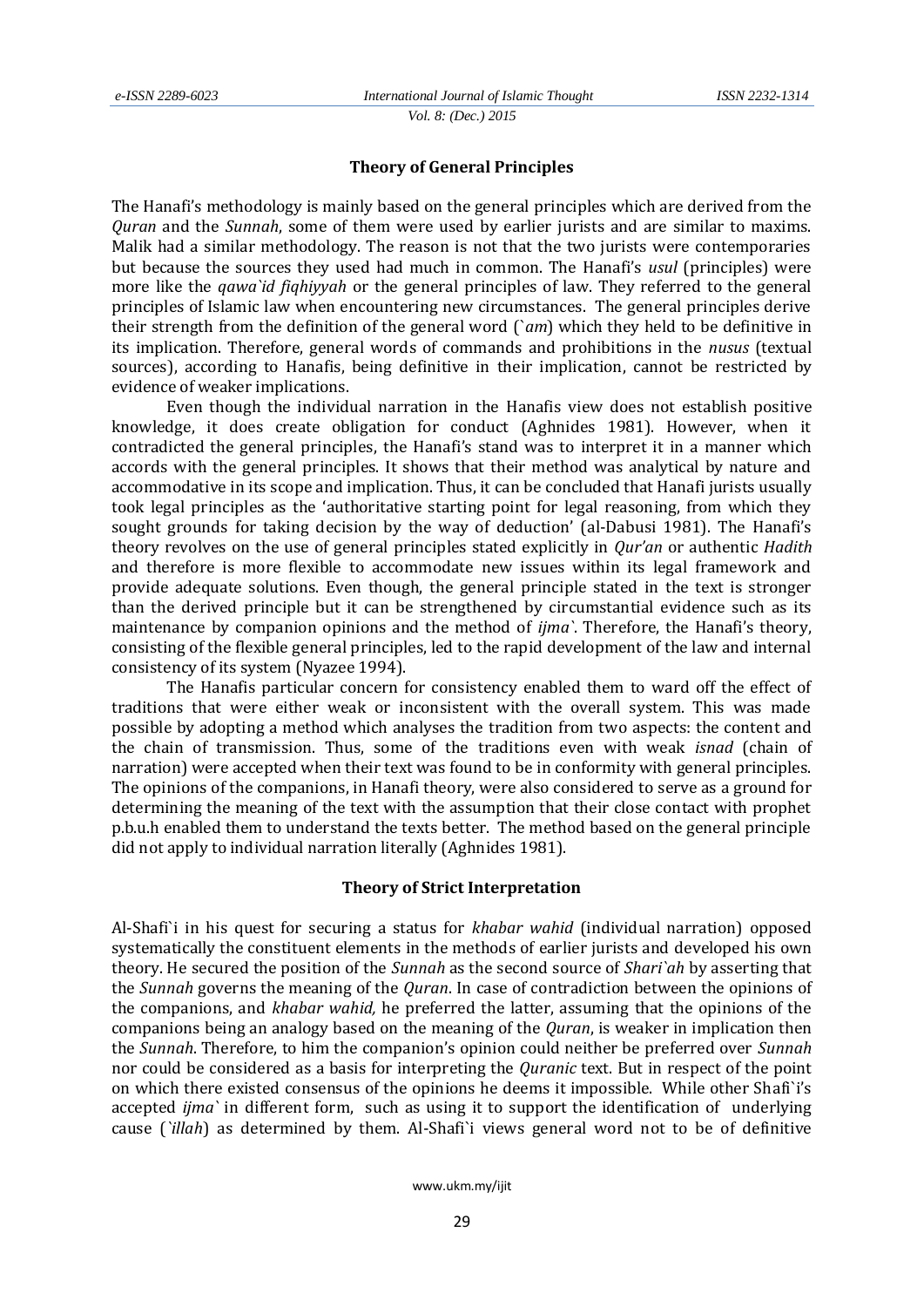implication, hence, restrictable by *khabar wahid*. By affirming this, he strengthened the position of *khabar wahid* and made it equal in its implication to that of the general word. The Hanafis in contrast to al-Shafi`i, hold the implication of the general word to be definitive, hence not restrictable by *khabar wahid*.

Even though al-Shafi`i was a staunch supporter of *Sunnah*, he did set certain conditions, such as the soundness of the chain of narration and its completeness for the acceptance of *khabar wahid*. The lacks of these conditions, according to him, render it invalid and hence cannot be considered as a source of ruling. He stipulated these conditions for the acceptance of *khabar wahid* to safeguard his theory. This is because he rendered the implication of the general word to be probable and hence restrictable by individual narration which is too probable in its implication. In such a situation jurists with a strong literalist tendency will try to erect the law on the basis of weak tradition and consequently putting an end to its consistency. It was also meant to build a shield against fabricated traditions and to ward off their effect on his theory.

Al-Shafi`i accepted the opinions of the companions with reservation. He maintained that the opinion of a companion is not binding especially if it contradicts the S*unnah*. Unlike the Hanafis who urged the interpretation of the *Quran* and of the *Sunnah* in the light of principles established by the companions, al-Shafi`i urged that the *Quran* and the opinion of the companion should be interpreted in the light of authentic *Sunnah*. This is what he means by *al-Sunnah Qadiyah* `*ala al-Quran (Sunnah* governs the meaning of the *Quran*) (al-Shafi`i 1338H). He accepted *qiyas* and equated it to *ijtihad*. He recognizes only two types of *qiyas*: *qiyas al-ma`na* and *qiyas al-shabh*. He explains: *qiyas* is undertaken from two aspects, the first when a thing is included in the meaning (*ma`na*) of the *asl.* This is agreed upon. Then there may be a thing which has some similarity to those in the sources, it is therefore linked with the one closer to it or greater in similarity (al-Shafi`i 1338H). *Qiyasal*-*Ma`na* as described by al-Shafi`i is actually a literal method. He does not mention *qiyas al-`illah* or the analogy which is used by later Muslim jurists and was presented in a refined form after al-Shafi`i. However, later Shafi`is attributed to him the method of *qiyas al-`illah* and that of *ikhalah* by stretching some of the issues discussed by him. But al-Shafi`i himself, by accepting only two methods of *qiyas* made his theory more strict and seem more or less literal. Thus al-Shafi`i's position towards the general word and its restrictability by *khabar wahid*, his view of the impossibility of *ijma`*, his preference for *khabar wahid* over the companions opinion and his acceptance of only two types of *qiyas*, rendered his theory of interpretation more strict and literal.

## **Theory of the Purposes of the Law**

The literal system of legal interpretation in fact falls back to the purposes of the law. The theory of the purposes of the law is claimed to be the last theory of interpretation. The core of the theory is the collective consideration of the texts to benefit from the spirit of the law, hence opening an avenue for its further development. The theory revolves on the interpretation of the law in the light of its purposes which is conducive to broadening the scope of legal rulings to all areas of human activities. The process, started by al-Shafi`i jurists like al-Juwayni and al-Ghazali, and was further refined by other jurists. The theory is, in fact, a continuation and development of the concept of *maslahah* which was used by jurists of all schools but under different names (Mas`ud 1984). For instance, the Hanafis used it under the name of *istihsan*, Shafi`i's, before al-Ghazali, used it under the term of *ikhalah* (convincing opinion), Maliki used it under the name of *istislah* and sometime in the name of *qiyas*. The fact that the designation of the strict theories in a manner which hinders the extension of law beyond a limited sphere, in which the texts operate explicitly with some extension by the use of strict analogy, necessitate the structuring of a method through which solutions could be found for new issues of great concern to the Muslim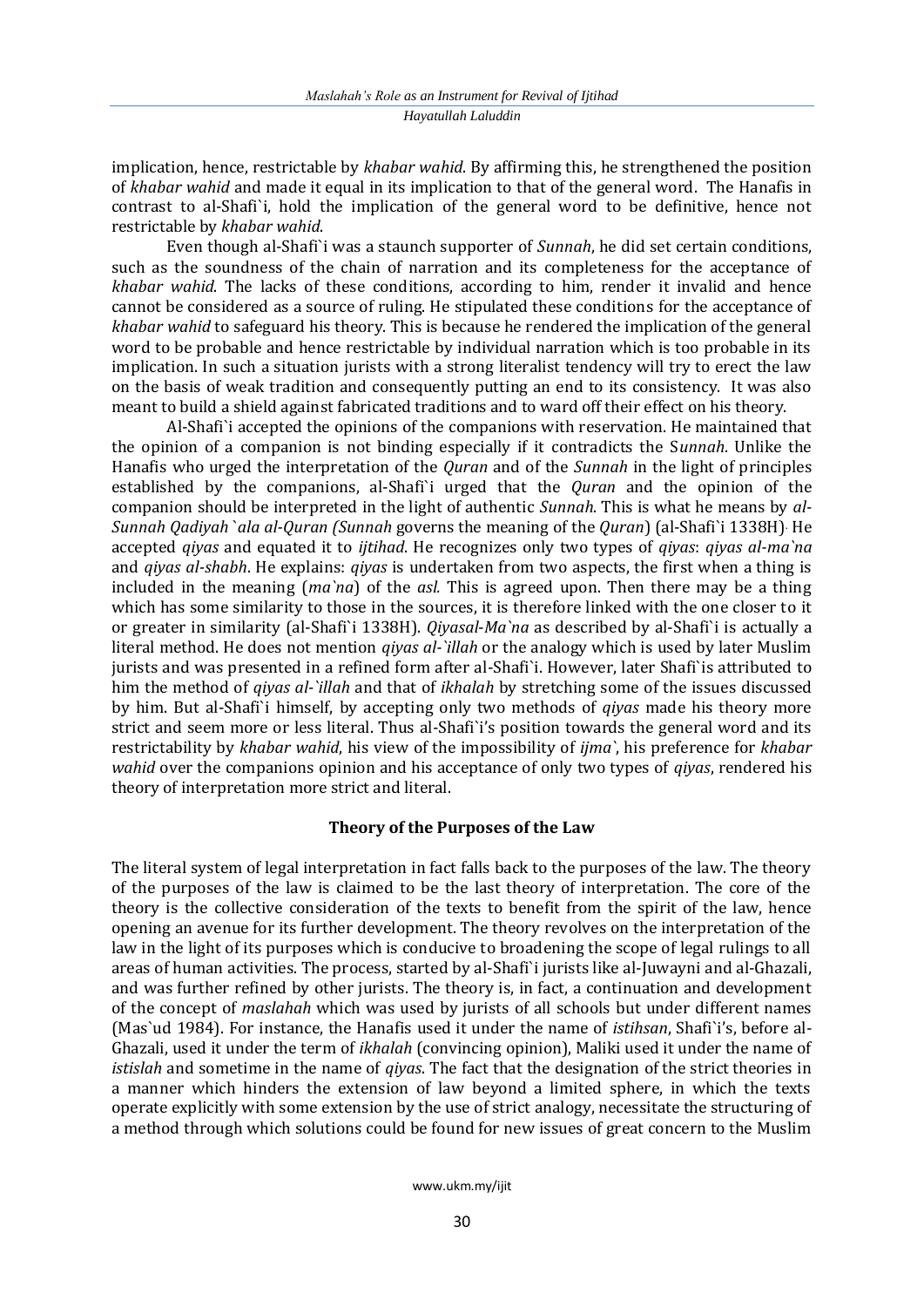*Vol. 8: (Dec.) 2015*

community. Hence, great efforts were made by some jurists to discover such a method by which the accommodation of changes can be justified. This was also necessary because of the strong feeling of the Muslim community to regulate all of their activities by the dictate of *Shari`ah*, and their conviction that nothing has been left out in the text, and so for every situation faced by human being a rule has to be discovered (Nyazee 1994). These all constitute a firm ground for the evolution of the theory of purpose of the law, and highlight its importance in the construction of a comprehensive methodology conducive to the revitalization of the concept of *ijtihad*.

Al-Ghazali's concept of *maslahah* as mentioned before, presents a viable method for deriving the law from the general principles. The theory derives its strength from the fact that it deals with preservation of the purposes of law. The theory is mainly based on two types of reasoning, in addition to the traditional methods of interpretation. They are: reasoning from a general principle and the reasoning based on a form of analogy which is wider than the syllogism. Actually the purposes of the law function as an interplay between the general principle and analogy (Nyazee 1994). Thus, the theory by virtue of it purposive nature could stretch the text of revelation to cover all areas of human activities and provide solution for the crisis of thought which arise out of narrow and inappropriate understanding of the revelation. This demonstrates its potentiality in facilitating the framework for structuring of a comprehensive method which could be used for provision of solution for all fields of human life based on revelation.

Al-Ghazali, systematizing the theory of the purposes of law, gave it the name *maslahah*. Hence, *maslahah* as a method of deriving ruling based on the consideration of the purpose of the law is considered to be comprehensive in its nature. For it not only relies on the literal implication of the text but also takes into consideration the spirit of the law and its general application. The general principles are of two kinds: the ones explicitly stated in the text and those derived from the text. The principles explicitly stated in the text also can be termed as *Mu`athir Munasib* principle, for they are mentioned explicitly in the texts and their underlying causes are in conformity with the purposes of the law. The derived principles are called *Mula'im*. They are derived directly from the text. In reality they are generalized principles with no specific underlying cause. They are flexible general principles with the determined underlying cause beneath them which act as genus for all the cases to which the *hukm* can be extended (Nyazee 1994). From the foregoing, it is clear that the theories developed in the course of the development of *usul al-fiqh* can be classified into three categories, the theory of general principles, the credit for which is due to the Hanafi school and Imam Malik, the theory of strict literal interpretation which is characterized with a strong tendency of tying legal rulings to textual basis, and the theory of the purposes of the law which functions under the mechanism of *maslahah*. It provides a vibrant theory in the Islamic legal system through which law can be extended to all areas of human activities. However, it is also clear that jurists in deriving a legal theory took two approaches: 1) to analyse and study the work of previous well known jurists and identify their methodology, as was the case with the Hanafi School, and 2) to lay down the rules of interpretation and abide by them strictly in deriving rulings. The later method was followed by Imam al-Shafi`i who prescribed such rules mainly in his book *al-Risalah*.

Contemporary Islamic scholarship in order to deal with social complicated phenomena and to facilitate the derivation of rulings and concepts from Divine revelation needs to forge a new methodology. The general principles of the Islamic law provide the basic elements for such a methodology. It is therefore an indispensable task for Muslim intellectuals in order to keep abreast with changing situations and circumstances to work out such a methodology. In this direction the intellectuals cannot formulate their methods in the vacuum. They need to benefit from the elements of the methods used by previous scholars. In my opinion, one of the method

#### www.ukm.my/ijit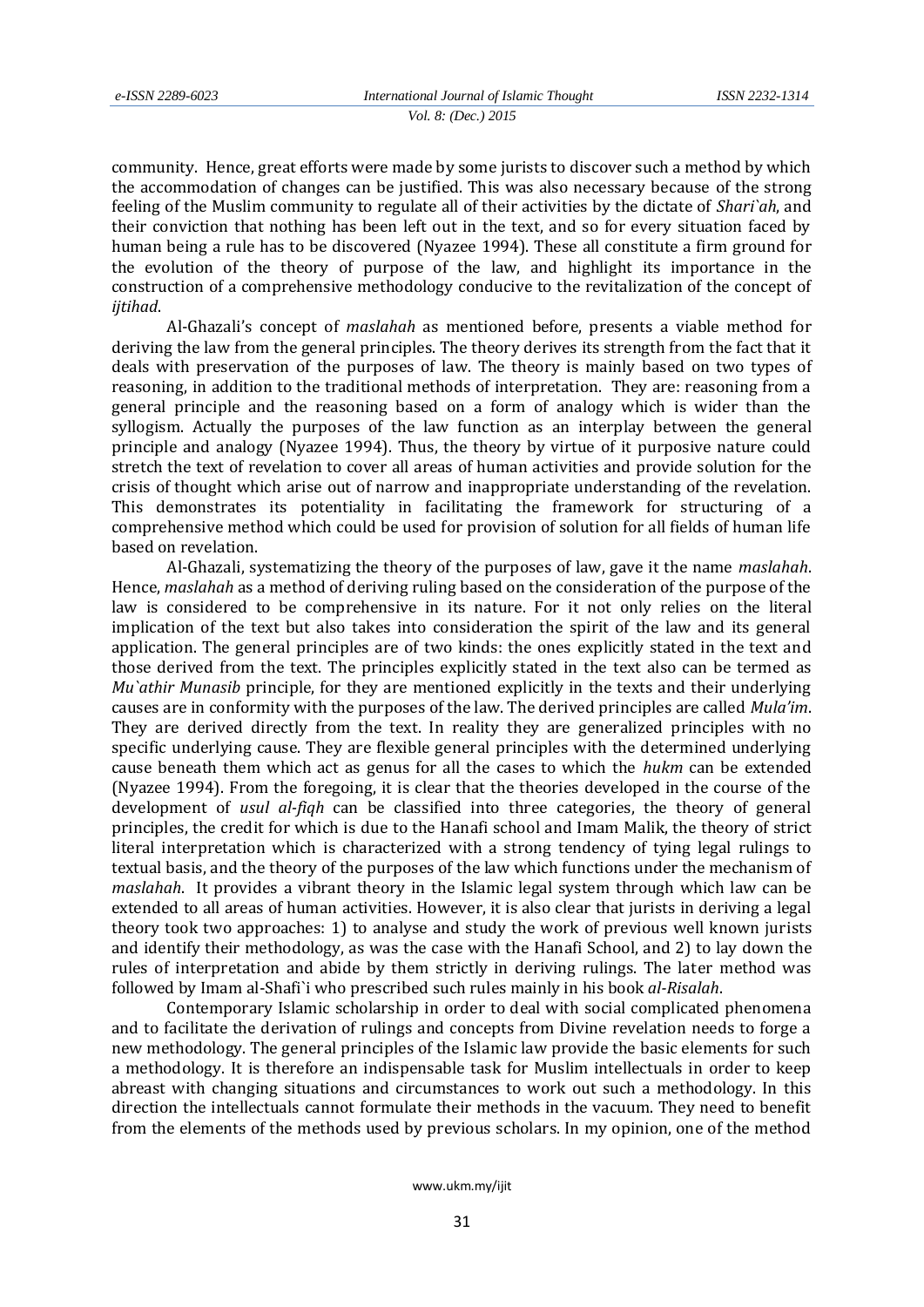through which the general principle could be identified and applied in a broader perspective is that of the systematically organized theory of *maslahah* as described by al-Ghazali. The vibrant theory of *maslahah* is the relevant method for the purpose mentioned. This theory provides a means of looking at the issues from a realistic point of view hence a suitable tool for understanding of Islamic system in the present context of the society.

Al-Ghazali, keeping in view the ever arising social changes and circumstances constructed his theory by incorporating the previous methods of interpretation, used by jurists before him. He designed the theory in a way that reflects the flexibility of the law and its ever growing and generative nature which could provide answers to the problems not explicitly provided for in the texts. *Maslahah*, therefore, due to its realistic nature in dealing with new circumstances, has much to offer for renewal of the principle of *ijtihad*. It equips the Muslim intellectuals with the means for formulation of a methodological and realistic approach, through which they can effectively deal with not only legal issues but also with social and civilizational issues based on the consideration *Shari`ah's* higher purposes, objectives and principles. Thus, positive contribution to the civilizational need of the society, highly depend on the designation of a dynamic *fiqh* which is responsive to the changing situations and which relies upon living ideas suited to the circumstances of the contemporary society. It is expected that this kind of *fiqh* can generate and restore creativity to the Muslim mind and take part in making marvellous contributions to the civilizational need of the world as a whole. The genius of the dynamic *fiqh* lies in the fact that it will enable every individual and every society to pass through its own special stage in the light of the broader *Shari`ah* principles. Hence, it is expected that all Muslim intellectuals benefiting from the comprehensive methodology of scholars before them could revive *ijtihad* and contribute positive to materialize this objective and restore to *ummah* its position of leadership.

# **Need for a New Methodology**

The absence of an adequate and comprehensive methodology in dealing with the texts resulted in a narrow understanding of the Islamic law and gradually led to its stagnation in terms of not being accommodative of new situations and circumstances. While humanity's great achievements in the field of science, have generated a great deal of changes and developments, to provide answers to the new issues arising as a result of such social changes, recourse has to be made to a sound and comprehensive methodology. Sticking to strict literal approach in analysing the issues concerned, cannot bring about a desired result. It rather depicts the Islamic thought as incapable of dealing with new circumstances and changes. Thus, awareness and sensitivity of the principles and approaches of thought, as well as of the principles, values and the purposes of *Shari`ah*, is a dire necessity for survival and positive contribution to the contemporary civilizational needs of the *ummah*. They are the only proper standards, for the vitality and preservation of the revelation, the Prophetic message and the *Shari`ah* from all distortions and misinterpretations. At the same time, it ensures the integrity and freedom of the Muslim mind and methodology, hence facilitating the positive thinking and comprehensive understanding of the objectives of life, universe and humanity. It is not an exaggeration to say that preserving the Muslim mind and methodology is the same as preserving Islam itself (Abu Sulayman 1993). This could be justified on the ground that it is through the intellect that one comprehends and perceives the revelation, and the accurate and correct understanding depends on the use of a proper and adequate methodology. *Maslahah* therefore, as a tool of such characteristics could be used in extending the law to the sphere beyond the literal implications through inductive method, therefore, prove its potential role in revitalization of Islamic thought and civilization.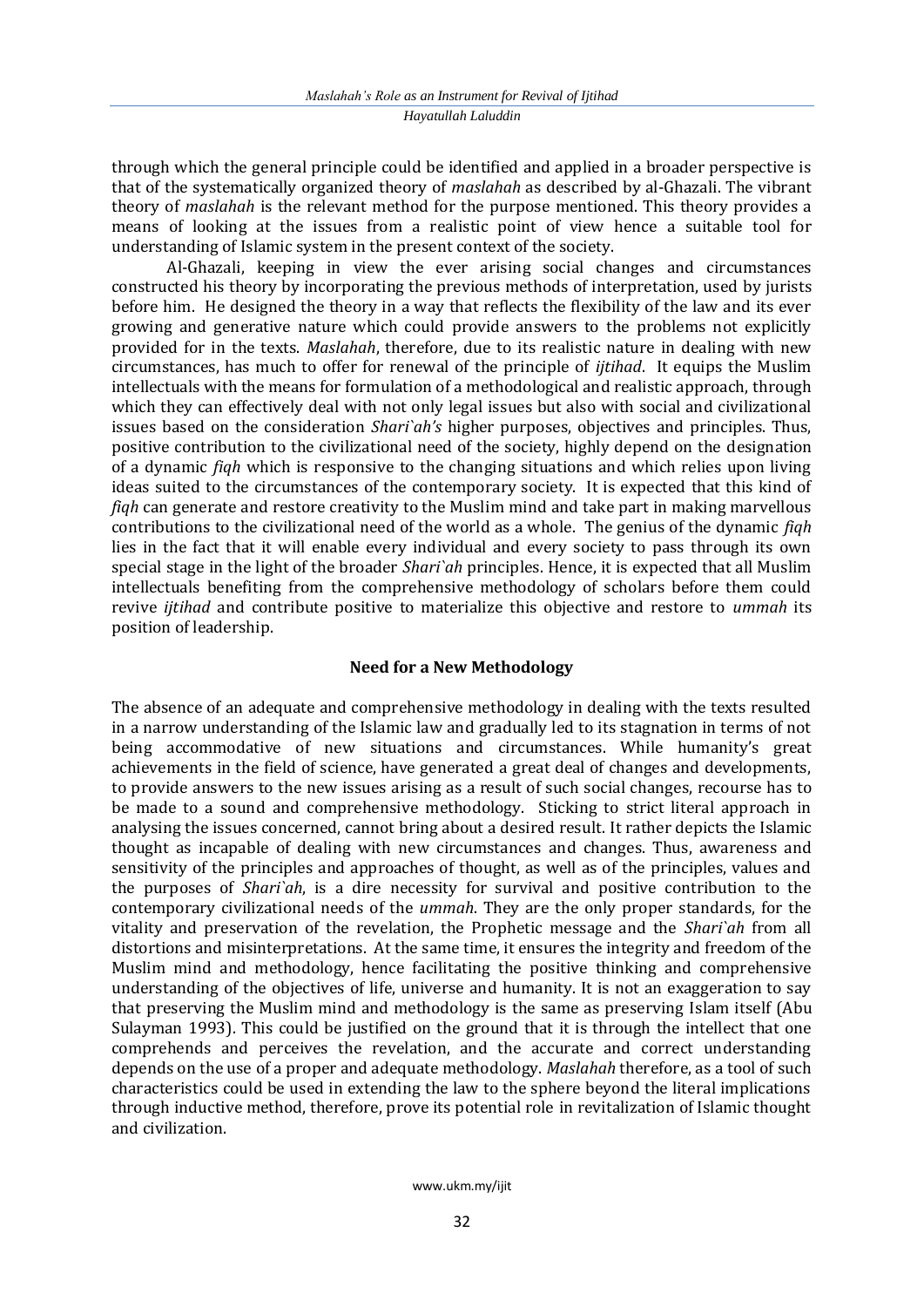*Vol. 8: (Dec.) 2015*

It is an admitted fact that the *ummah's* previous glorious achievements were due to its adherence to the Islamic thinking and methodology. It was only due to its whole hearted conviction to Islam that allowed the *ummah* to establish its civilization and culture all over the world. Unfortunately the rift between the political sphere and the intellectual sphere in the history of Islamic thought caused a decline in the intellectual development of the *ummah*. By the passage of time the gap between the two grew wider and the intellectual leadership distancing itself from the political scene opted for isolation from the state's affairs. They busied themselves with theoretical aspects of Islam by dealing essentially with descriptive and lexical approaches to the interpretation of texts from the *Quran* and the *Sunnah* (Abu Sulayman 1993). By adapting this attitude they wanted to safeguard the sacred texts from misinterpretation and its misusing by the political leadership for the justification of their actions. But it lead to counterproductive effect manifested in theoretical conflict between the two, hence shifting the focus of Muslim intellectual activities from major issues of vital importance to minor issues of less importance. As a consequence of this state of affairs, the *ummah* is even now incapable of competing with other civilizations neither on the material nor on the intellectual levels. The conflict put an end to the spirit of cooperation between the two and gradually gave way to *taqlid*. This in its essence represents a great setback for the intellectual progress of the Muslim *ummah*. The impact of this blow to the intellectual activity was so severe that it paralyzed the Muslim mind and rendered it helpless to generate any further development to Muslim thought, hence losing its originality

Consequently, tendency of looking at the problems from narrow perspectives, emerging from a strict literal interpretation and the rift between political and intellectual spheres, resulted in a conservative approach in dealing with the text of the revelation. This trend remained a dominant phenomenon with the Islamic scholarship for centuries. This contributed to Islamic thought becoming distinctly retrospective, hence lost in the faint recollection of times past and the adoration of sacred relics. This state of affairs put the Muslim mind in stagnation and was not able to make any positive contributions in the field of thought and civilization. To get rid of this sorry state of affairs resort should be made to the dynamic methodology of Islamic thought which was applied by the early generation of Muslims. This requires the adaption of a comprehensive approach to understanding the early theories, and their applications in the early period of Islam with special regard to the dimension of time and place. Beside this the objective and higher purposes of Islam and proper relationship between them should be understood. In this manner firm foundation for the interaction of *ummah* with the contemporary life and society could be laid. Thus, the Muslim *ummah* will be able to keep pace with time and regain its past prestige and reputation (Abu Sulayman 1993). Bearing in mind the aggravating state of affairs caused by the closure of the door of *ijtihad*, it is therefore incumbent on the Muslims intellectual to reactivate *ijtihad* through adopting a comprehensive methodology. Those having the ability and the qualification for the undertaking of the task, have to give of their utmost efforts to revitalize the dynamic spirit of Islam and clear away the mist caused by stagnation and blind imitation. *Ijtihad* is the main factor in dynamism, mobility and the creative spirit of Islam. It is the principle of movement in the structure of Islam, as Iqbal holds. It reconciles the categories of permanence and change in life and represents spiritual eternity which manifests itself through variety and change (Iqbal 1965). Surely, the losing of such a dynamic principle is a paralyzing blow to the Islamic mentality.

Therefore, the revitalization of the Islamic thought depends heavily on the operationalization of the process of *ijtihad* from a new perspective in the present context of the world. Thus, it is through the actualization of the process of *ijtihad* that the Muslim *ummah* can regain its *asalah* and integrity. In the process the tendencies of *talfiq* and *taqlid* have to be done away with. Both *talfiq* and *taqlid* must give way to an original and an Islamic approach which is comprehensive in its nature and truly reflects the Islamic concepts, objectives and values. It also

#### www.ukm.my/ijit